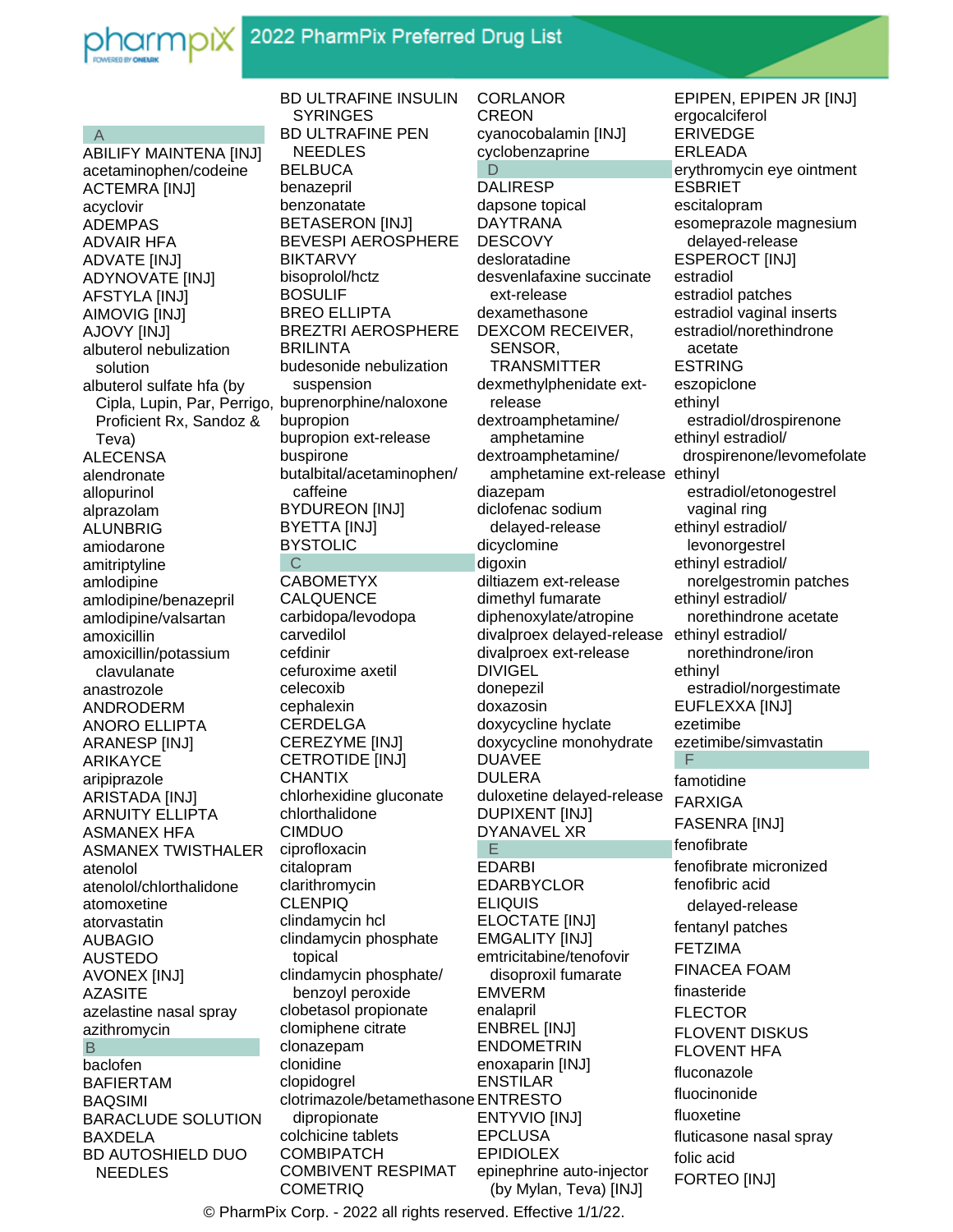

## 2022 PharmPix Preferred Drug List

FRAGMIN [INJ] hydroxychloroquine hydroxyzine hcl **FREESTYLE** KITS/METERS: FREESTYLE FREEDOM, **FREESTYLE FREEDOM** LITE, FREESTYLE INSULINX, FREESTYLE LITE **FREESTYLE LIBRE &** LIBRE 2 READER. **SENSOR FREESTYLE TEST STRIPS:** FREESTYLE. **FREESTYLE** INSULINX, FREESTYLE isosorbide mononitrate LITE **FULPHILA** furosemide **FYCOMPA**  $\overline{G}$ gabapentin **GAMMACORE GELNIQUE** gemfibrozil **GENOTROPIN [INJ] GENVOYA GILENYA** glimepiride glipizide glipizide ext-release **GLUCAGEN [INJ] GLUCAGON [INJ]** glyburide **GLYXAMBI** GONAL-F, GONAL-F RFF, **GONAL-F RFF** REDI-JECT [INJ] **GRANIX [INJ] GRASTEK** guanfacine ext-release **GVOKE [INJ]** -H **HARVONI HUMALOG [INJ]** HUMATROPE [INJ] **HUMIRA [INJ] HUMULIN [INJ]** hydralazine hydrochlorothiazide hydrocodone/ acetaminophen hydrocodone/ chlorpheniramine polistirex ext-release hydrocortisone topical

hydromorphone

hydroxyzine pamoate **HYSINGLA ER** ibandronate **IBRANCE** ibuprofen **INBRIJA INCRUSE ELLIPTA** indomethacin **INFLECTRA [INJ] INLYTA INVOKAMET INVOKAMET XR INVOKANA** irbesartan **IRESSA** ext-release ി **JANUMET JANUMET XR JANUVIA JARDIANCE JENTADUETO JENTADUETO XR JIVI [INJ] JULUCA** Κ KANJINTI [INJ] **KESIMPTA [INJ]** ketoconazole topical ketorolac **KITABIS PAK KLOXXADO KOGENATE FS [INJ]** KOVALTRY [INJ] **KYLEENA KYNMOBI** - Li labetalol lamotrigine lansoprazole delayedrelease **LANTUS [INJ]** latanoprost eye solution LATUDA LEVEMIR [INJ] levetiracetam levocetirizine levofloxacin levothyroxine sodium **LICART** lidocaine patches **LINZESS** liothyronine **LIPOFEN** lisinopril

lisinopril/hctz LIVALO LO LOESTRIN FE **LOKELMA** lorazepam **LORBRENA** losartan losartan/hctz loteprednol eye suspension NEXLETOL lovastatin **LUCEMYRA LUPANETA PACK [INJ] LUPRON DEPOT** 3.75 MG, 11.25 MG [INJ] **LUPRON DEPOT-PED** [INJ] LYNPARZA LYUMJEV [INJ] M **MAYZENT** meclizine medroxyprogesterone meloxicam metaxalone metformin metformin ext-release methimazole methocarbamol methotrexate methylphenidate extrelease methylprednisolone metoclopramide metoprolol succinate ext-release metoprolol tartrate metronidazole metronidazole topical metronidazole vaginal minocycline **MIRENA** mirtazapine **MIRVASO MITIGARE** mometasone MONOVISC IINJI montelukast morphine sulfate extrelease **MOVANTIK** moxifloxacin eye solution mupirocin **MUSE MYDAYIS MYFEMBREE MYRBETRIQ**  $N$ nabumetone **NAMZARIC** naproxen, naproxen sodium

NARCAN NASAL SPRAY **NASCOBAL NATESTO NAYZILAM** neomycin/polymyxin/ hydrocortisone ear solution NEULASTA [INJ] NEUPOGEN [INJ] **NEXLIZET** niacin ext-release nifedipine ext-release **NINLARO** nitrofurantoin macrocrystal **NITYR** NIVESTYM [INJ] NORDITROPIN [INJ] nortriptyline NOVAREL [INJ] **NOVOEIGHT [INJ]** NOVOFINE AUTOSHIELD **NEEDLES NOVOFINE NEEDLES NOVOTWIST NEEDLES NUBEQA NUCALA [INJ] NUEDEXTA** nystatin nystatin topical NYVEPRIA [INJ]  $\circ$ **ODACTRA ODEFSEY ODOMZO OFEV** ofloxacin olanzapine olmesartan olmesartan/hctz **OLUMIANT** omega-3 acid ethyl esters omeprazole delayedrelease ondansetron ondansetron orally disintegrating tablets **ONETOUCH** KITS/METERS: ULTRA 2, ULTRAMINI, **VERIO, VERIO FLEX ONETOUCH TEST** STRIPS: ULTRA, VERIO **ONEXTON OPSUMIT ORALAIR ORIAHNN ORILISSA ORTHOVISC [INJ]** oseltamivir **OTEZLA** 

© PharmPix Corp. - 2022 all rights reserved. Effective 1/1/22.